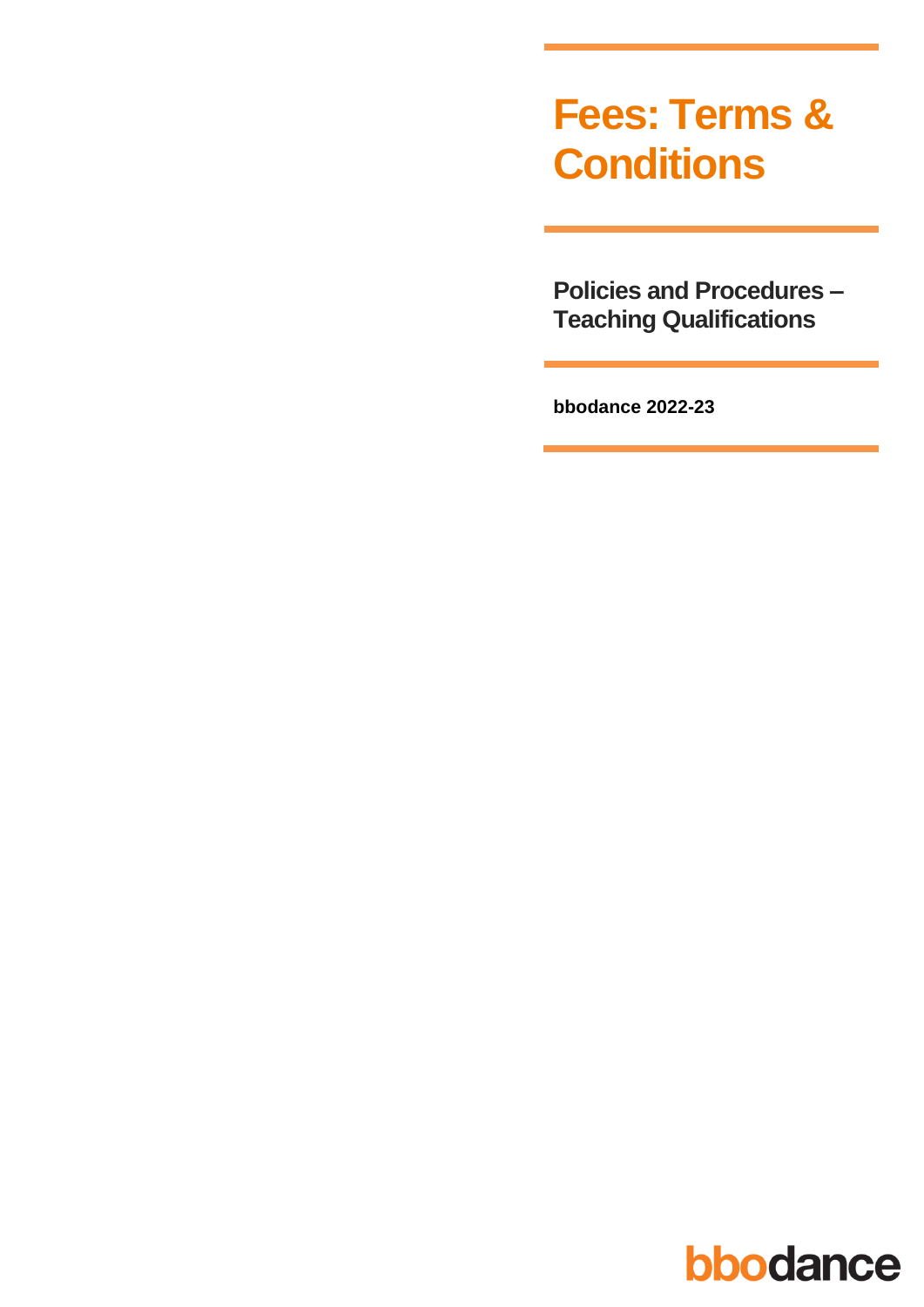### **1. Fees and Payments**

- 1.1. All students are liable for their own tuition fees, even if a third party is paying a part or the full amount.
- 1.2. Students have the option to pay the full course fee upfront or by monthly instalments during their course. Details of payment options are provided within the offer letter and registration form.
- 1.3. All students are invoiced for their course fees.
- 1.4. Students who opt to pay by instalments are required to pay a registration fee by the set deadline within the offer letter and pay their instalments by the 1<sup>st</sup> of the month, every month that payment is due.
- 1.5. Refunds of fees will only be given in the circumstances outlined below.
- 1.6. Students who default on instalments or fail to pay their tuition fees will not be eligible for their award until all debts are paid.
- 1.7. Students may be liable for additional fees as follows:

| <b>Additional Fees</b>                                                                                                                                                                                                                                                                                                                                         | <b>Costs</b>                                                                                                                |
|----------------------------------------------------------------------------------------------------------------------------------------------------------------------------------------------------------------------------------------------------------------------------------------------------------------------------------------------------------------|-----------------------------------------------------------------------------------------------------------------------------|
| Admin fee for default on agreed payment plan.                                                                                                                                                                                                                                                                                                                  | £35                                                                                                                         |
| A re-submission fee will be due if a student fails their first attempt at an<br>assessment or does not achieve the required standard due to failure of<br>a learning outcome. The re-submission fee covers the cost of re-<br>submission tutoring and marking for each module assessment. The<br>same fee is applicable if a student requires a third attempt. | £80 - £155*<br>*Re-submission fee is<br>£80 for all module<br>assessments except for<br>5.5 and 6.4 for which it<br>is £155 |
| A module fee for students who choose to re-sit their third attempt at an<br>assessment with full attendance.                                                                                                                                                                                                                                                   | £110 - £305*<br>*Fee is dependent on<br>allocated tutoring hours                                                            |
| A registration fee will be due from students who defer their studies to<br>the following cohort, without extenuating circumstances.                                                                                                                                                                                                                            | Level 4 - £150<br>Level 5 - £200<br>Level 6 - £250                                                                          |
| Replacement certificates from HQ                                                                                                                                                                                                                                                                                                                               | £60                                                                                                                         |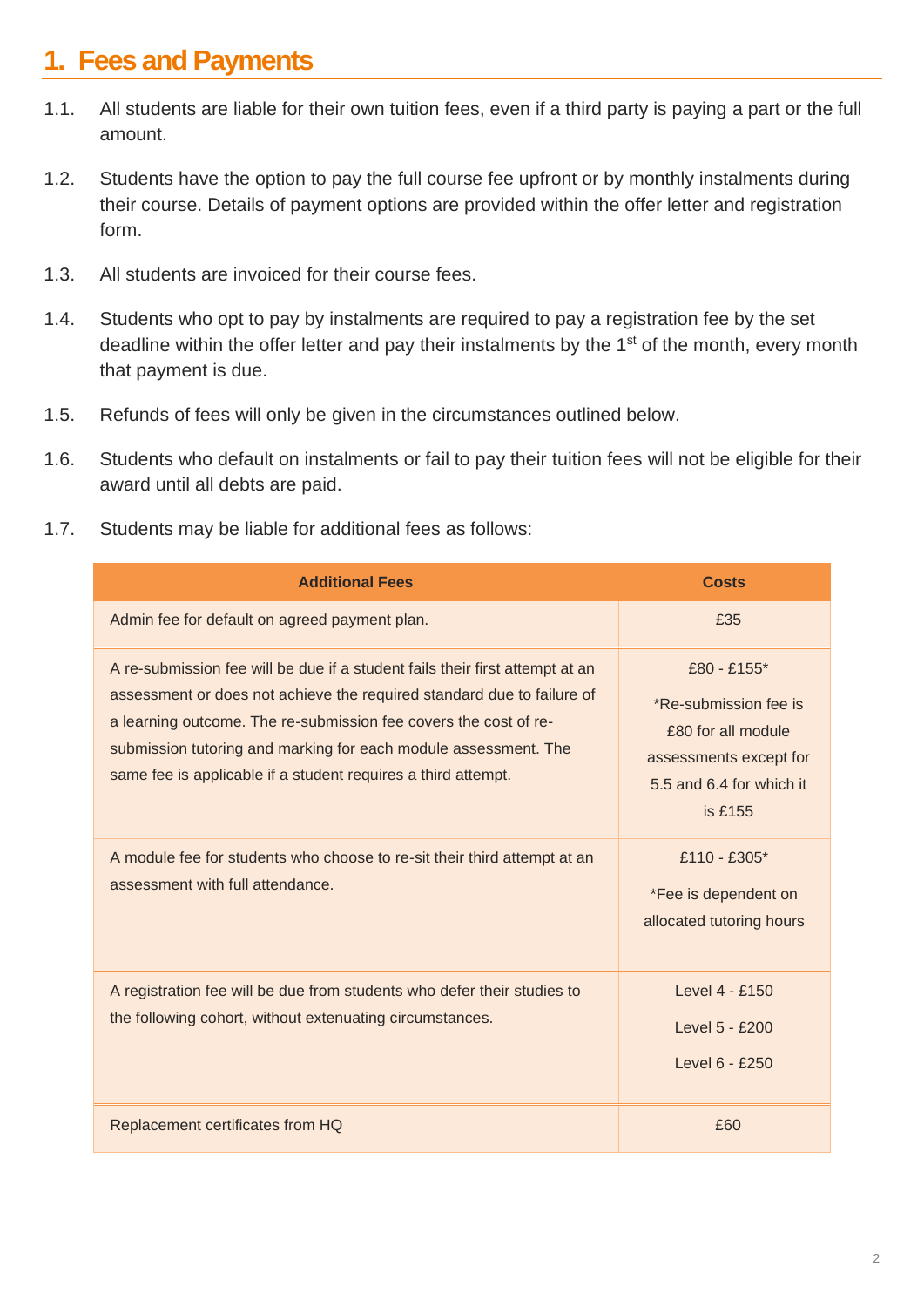### **2. Deferral of Studies**

- 2.1. Students are required to notify bbodance of their intention to defer the start of their course.
- 2.2. Fees paid in advance of deferment will be carried over to the next course delivery, and the student will be invoiced for the difference in fee as appropriate.
- 2.3. Students can defer the start of their course two times, after which their registration will be terminated and they will need to reapply for their course.
- 2.4. If a student's registration needs to be terminated after deferral, they will be refunded fees paid in advance, minus the course registration fee.

### **3. Withdrawal**

- 3.1. Students are required to notify the Teaching Qualifications Manager of their intention to withdraw by e-mail.
- 3.2. If a student decides to withdraw from their course within the first four weeks of the course (from the start date of the first module), they will not be required to pay tuition fees and any fees paid in advance, including the course registration fee (if applicable), will be refunded.
- 3.3. If a student decides to withdraw after the first four weeks of their course, they will be liable for tuition fees. Students will only be refunded for the modules that have not yet started, minus the course registration fee.
- 3.4. If a student decides to withdraw after the first four weeks of their course due to extenuating circumstances, they will be liable for tuition fees. Students will only be refunded for the modules that have not yet started, including the course registration fee (if applicable).
- 3.5. If bbodance requests that a student withdraws or their course registration is terminated due to non-contact, lack of engagement or unsatisfactory progress with their studies, they will be liable for tuition fees. Students will be refunded for the modules that they did not start, minus the course registration fee.
- 3.6. If a student's course registration is terminated due to unacceptable behaviour or academic misconduct, they will be liable for the full tuition fee. Students will not be refunded for the modules that have not yet started or the course registration fee.

## **4. Suspension of Studies**

- 4.1 Students are required to notify the Teaching Qualifications Manager of their intention to suspend their study of one or more modules by e-mail.
- 4.2 Fees paid in advance of suspension of studies will be carried over to the chosen course delivery, and the student will be invoiced for the difference in fee as appropriate.